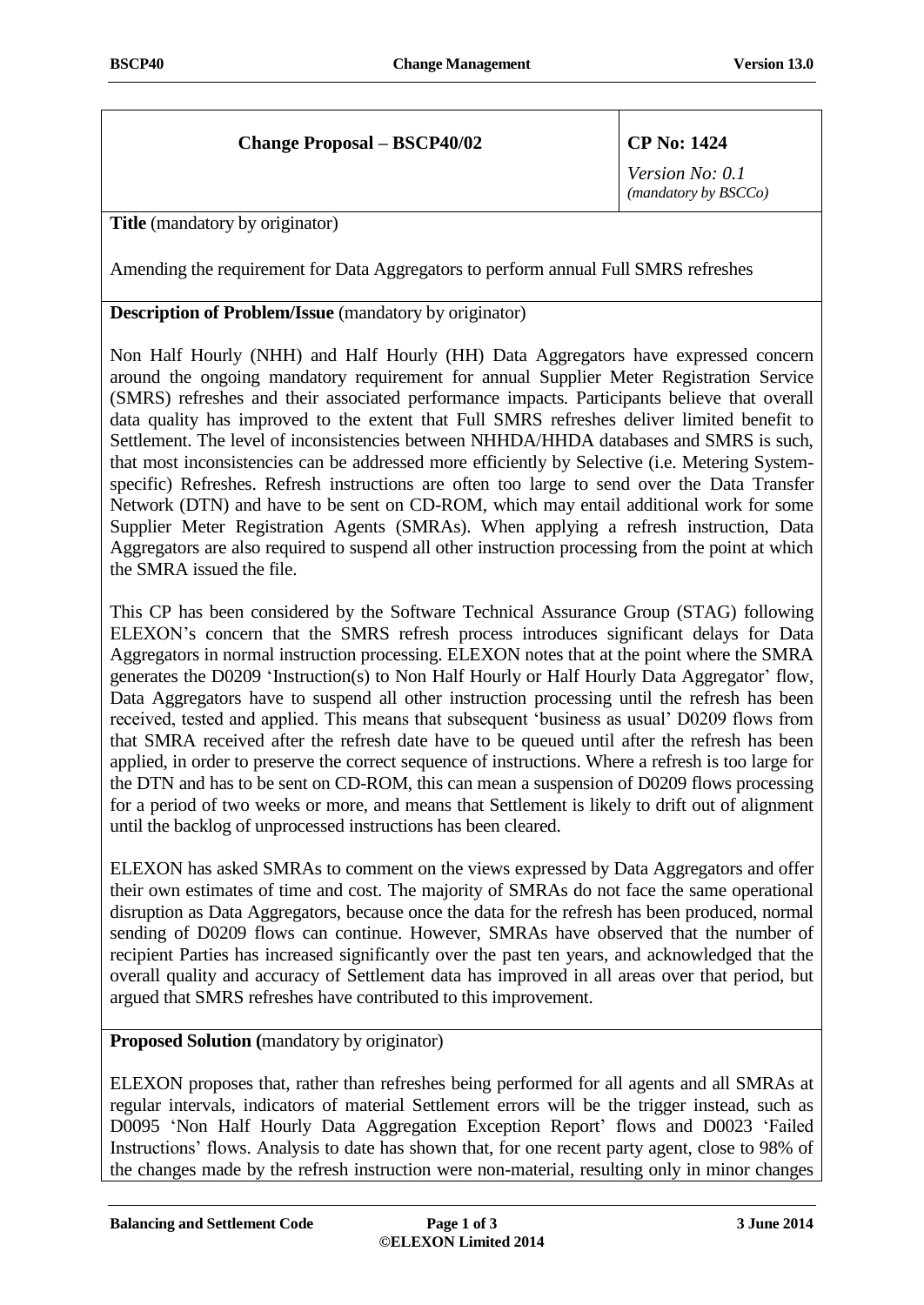to the effective from dates of certain fields (mainly Grid Supply Point (GSP) Group and Line Loss Factor Class (LLFC)). Therefore, a shift to monitoring material errors is more in keeping with other forms of performance assurance carried out by ELEXON.

The new approach will be similar to the conditional application of the Dispute Final Run (DF) process for erroneously large Estimated Annual Consumption (EAC)/Annualised Advances (AA) disputes, where refreshes will be mandated only where the level of error in a particular GSP Group or SMRA area is considered to be excessive. SMRAs can raise concerns about the quality of SMRS data held by Data Aggregators and propose a refresh, although the final determination as to whether the requirements have been met for exiting or invoking mandatory SMRS refreshes will be made by ELEXON and the Performance Assurance Board (PAB).

SMRAs and Data Aggregators will still be able to agree bilaterally to do periodic refreshes at a time that is convenient to both parties. ELEXON or the PAB may also request a refresh on an adhoc basis if there are indications through the observed number of D0095 flows or D0023 flows that there may be inaccuracies in the underlying SMRS data. In transitioning to the new arrangements, ELEXON will aim to ensure that Data Aggregators and SMRAs are satisfied that the data is sufficiently aligned prior to cessation of mandatory SMRS refreshes.

**Justification for Change** (mandatory by originator)

ELEXON supports the view of Data Aggregators that the current mandatory process has led to an increase in the time required and level of operational disruption caused by applying full SMRS refresh instructions, particularly for those agents operating in multiple SMRA areas. There is also reasonable evidence that the level of material benefit to Settlement resulting from SMRS refreshes has steadily reduced over time.

ELEXON has previously investigated a proposal to reduce the time taken to process the refresh file by optimising instruction processing within the Data Aggregator application. However, it was concluded that this would offer limited benefit because it would only reduce one part of the process and not address the wider operational impacts of system support time, costs and constraints on test databases, all of which increase as agents settle across multiple GSPs/SMRAs.

**To which section of the Code does the CP relate, and does the CP facilitate the current provisions of the Code?** (mandatory by originator)

Section S 'Supplier Volume Allocation'

**Estimated Implementation Costs** (mandatory by BSCCo)

One ELEXON man day of effort to implement the redlined changes. One ELEXON man day equates to £240.

**Configurable Items Affected by Proposed Solution(s)** (mandatory by originator)

BSCP501 'Supplier Meter Registration Service' BSCP503 'Half Hourly Data Aggregation for SVA Metering Systems Registered in SMRS' BSCP505 'Non Half Hourly Data Aggregation for SVA Metering Systems Registered in SMRS'